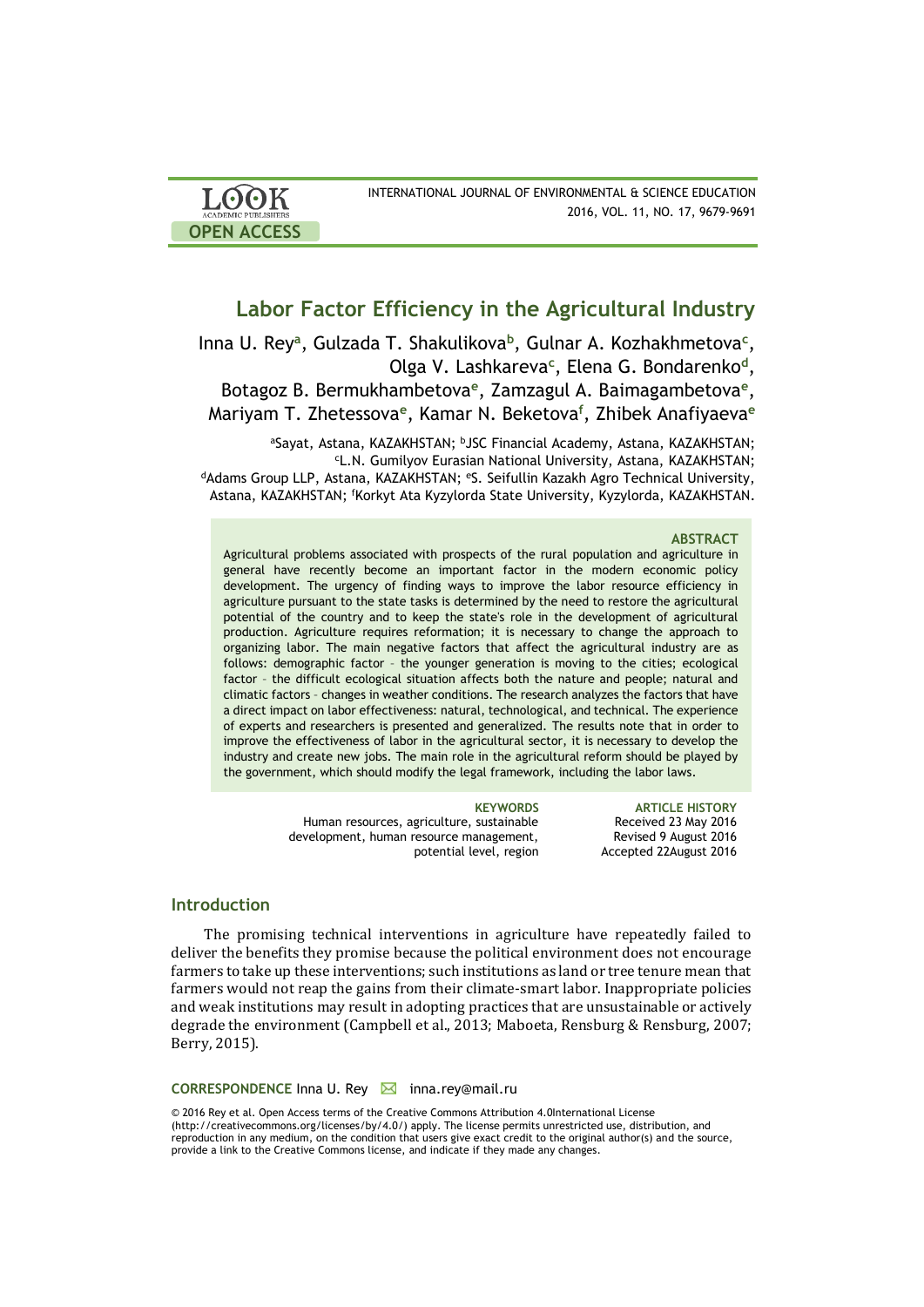The lack of information regarding the quantitative and qualitative characteristics of the capacity of the rural enterprises causes difficulties in forming their development strategy, and, therefore, reduces the opportunities for sustainable growth, and predetermines the use of a qualitatively new approach to the agricultural management with a view to achieve sustainable development (Shiva, 2016; Rindos, 2013).

Economic growth and employment in rural areas are positively influenced by natural resources and environmental quality, various sector structures of the economy and the quality of life. The following factors have negative impact on rural development: demographic trends and the loss of young people, monosectoral economies, poverty, poor infrastructure, low levels of skills, knowledge, entrepreneurship and innovation, underdeveloped social and institutional capital (Segıra, 2012).

The solutionof food insecurity problem depends to a certain extent on the efficient use of labor resources in regional agriculture.

The foreground tasks for improving the efficiency of agriculture include general cost reduction and the use of cost-effective management mechanisms (Garnett et al., 2013). One of the elements of such mechanisms implies the improved use or reasonable increase in the production capacity of agricultural enterprises given limited resources of all kinds. The production increase will significantly reduce the consumption of material, technical, human and financial resources. The formation of indicators with a view to assess the potential level of using the agricultural enterprises and the effectiveness of their management is especially important.

The need to establish the effective mechanism and management tools in field of agriculture is determined by the lack of effective methods to manage uncertainty of its environment. The problem of assessing the potential of the rural enterprise management in conjunction with functional subsystems remains unresolved. The existing methods used for assessing and managing the potential of rural enterprises are very narrow and used only locally.

The regional agriculture needs relevant regulation mechanism and more efficient use of labor resources in the agricultural enterprises, which makes it possible to solve many social and economic issues. This mechanism is intended to:

- Increase the production of agricultural products (Berry, 2015);
- Provide full-time employment of the rural population (Garnett, 2013);
- Create favorable conditions for the employees (Campbell et al., 2013);
- Staffing, training and retraining (Rindos, 2013);
- Manage the production resources and to use them (Alexandratos et al., 2012);
- Consider the emerging labor market (McCouch et al., 2013);

Revive the villages, along with stabilization of the rural population, preservation of their national traditions (Polyzos, 2003).

Modern economic development demands rational distribution of productive forces, which will give the possibility to provide greater efficiency, maximize earnings along with careful, rational use of nature resource potential, preservation and improvement of the environment. At the same time, the integrated use of natural resources, the introduction of non-waste technologies into the processing of raw materials and fuel are very important. With regard to the present location of production, the emerging market particularly demands restructuring of the entire economic system, socially oriented economy, managing the economic development of certain regions. Improvement of theeconomy's territorial structure, providing rational combination of economic and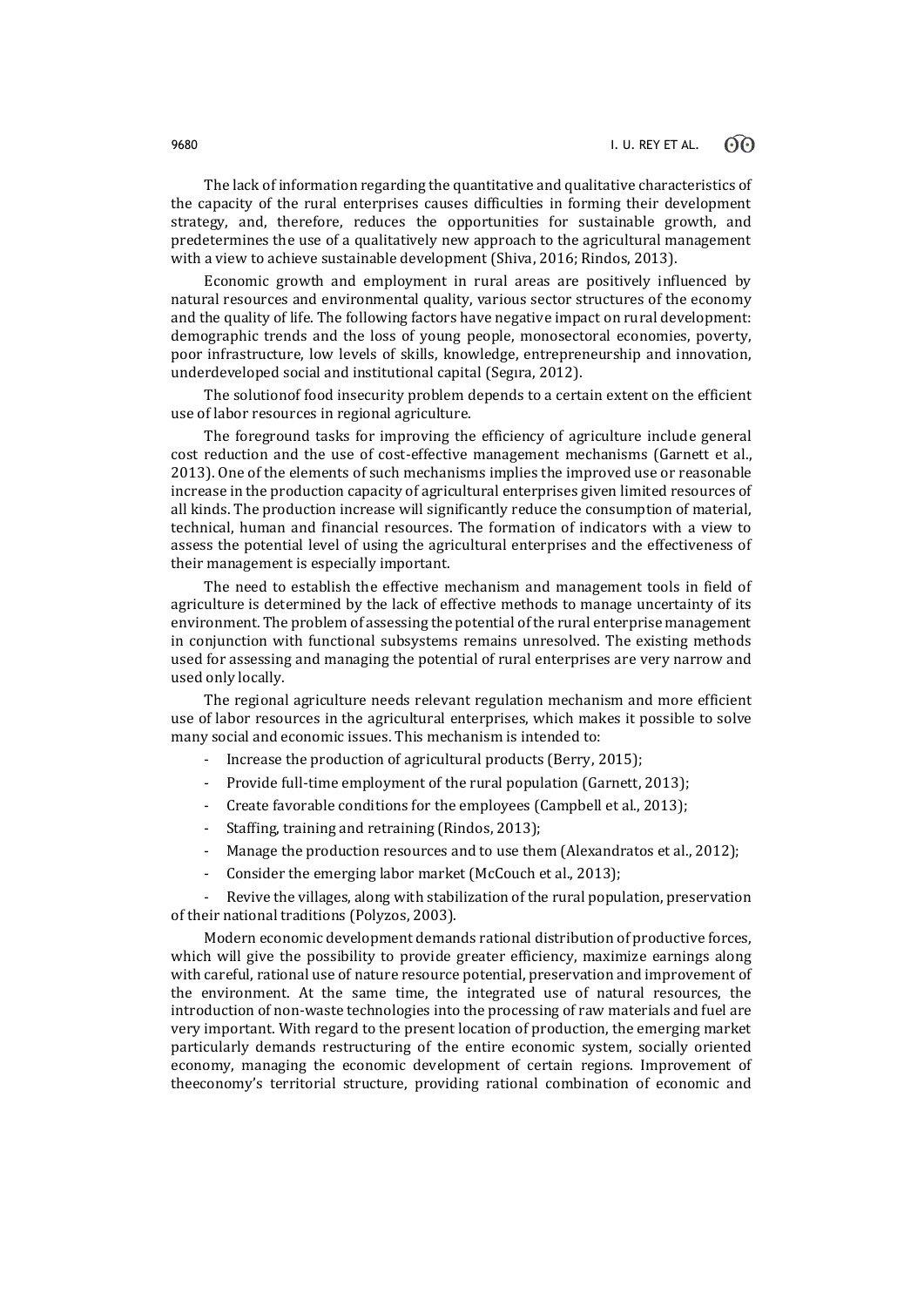social development of each entity in the region, national education should be directed at their effective interaction in the economic sector.

S. Chuenchoksan and D. Nakornthab (2008) argue that cross-sectoral reallocation of employment made one - third of the 3% annual productivity growth during the boom years (2000 – 2007). However, the July 2013 Monetary Policy Report (Bank of Thailand, 2013) notes that the contribution of labor reallocation turned negative in 2008 − 2012. D. Lathapipat and T. Chucherd (2013) note the persistent productivity differentiation across sectors and a gradual reduction in the pace of structural transformation.

For centuries, travelers, traders, explorers, conquerors, colonizers, knowledge seekers (students and scholars), job and asylum seekers, and employees and/or managers of international organizations travelled across borders and had to adapt themselves to living in different societies and new cultures. They had to manage themselves and others, when necessary, in much tougher and more hostile living conditions as compared to the present days. Many empires were partially built on the efficient management of resources across cultures. One of the main reasons that caused their demise was the conflict resulting from misunderstanding or disrespect to crosscultural differences

However, until the end of the second half of the twentieth century, there were only a few studies, textbooks or courses devoted to cross-cultural management, therefore, the economists, political analysts and international business scholars paid very little attention to this phenomenon. Only after 1980s, the cross-cultural management became a subject of academic research and study; the studied were largely devoted to the management of expatriates and the problems of staffing related to the U.S. multinational companies abroad.

| <b>PROTE</b> 1, THE <b>ELOWER TEGRISCHDOLIOII</b> SCHEINE |                                          |                                        |                                              |                                               |                                                   |  |  |  |  |  |
|-----------------------------------------------------------|------------------------------------------|----------------------------------------|----------------------------------------------|-----------------------------------------------|---------------------------------------------------|--|--|--|--|--|
|                                                           | Scenario 1                               | Scenario 2                             | Scenario 3                                   | Scenario 4                                    | Scenario 5                                        |  |  |  |  |  |
|                                                           | Capital-<br>using<br>technical<br>change | Labor-using<br>technological<br>change | Improved<br>agricultural<br>resource<br>base | Reduced<br>costs for<br>chemicals<br>sourcing | Reduced<br>costs for<br>chemicals<br>distribution |  |  |  |  |  |
| Changes in<br>poverty index                               | 2.07                                     | $-3.47$                                | $-2.71$                                      | $-0.13$                                       | $-1.13$                                           |  |  |  |  |  |
| Growth                                                    | $-1.05$                                  | $-2.91$                                | $-1.76$                                      | $-2.55$                                       | $-1.15$                                           |  |  |  |  |  |
| Redistribution                                            | 3.12                                     | $-0.56$                                | $-0.94$                                      | 2.43                                          | 0.02                                              |  |  |  |  |  |

The study of modern publications devoted to evaluation, formation and use of labor capacity has allowed determining the potential of labor costs redistribution (Table 1). **Table 1.** The growth-redistribution scheme

*Source: Author's calculation, Journal of Economic Structures 2014 3:8 doi:10.1186/s40008-014-0008-x.*

The labor-using technological change (Scenario 2) causes a reduction in the poverty index by 3.47%. 2.91 % out of the 3.47% make the poverty index due to the growth effect. This means that if inequality does not change, poverty will be reduced by 2.91%. Thus, redistribution was responsible for 0.56 percentage points of poverty reduction. These findings are consistent with earlier data, which evidence that unskilled labor-intensive agricultural activities have higher poverty-reducing capacity, as compared to the highskilled, capital-intensive activities (de Janvry & Sadoulet, 2010; Loayza & Raddatz, 2010). Similarly, the improved agricultural resource base (Scenario 3) reduces poverty by 2.71%. The growth effect contributes to 1.76 percentage points in poverty changes while the income distribution effect contributes to 0.94 percentage points.

The United Kingdom-based Management Charter Initiative (MCI), the independent competence-based management development organization, identifies seven key roles and required competencies. These include competencies required to manage roles like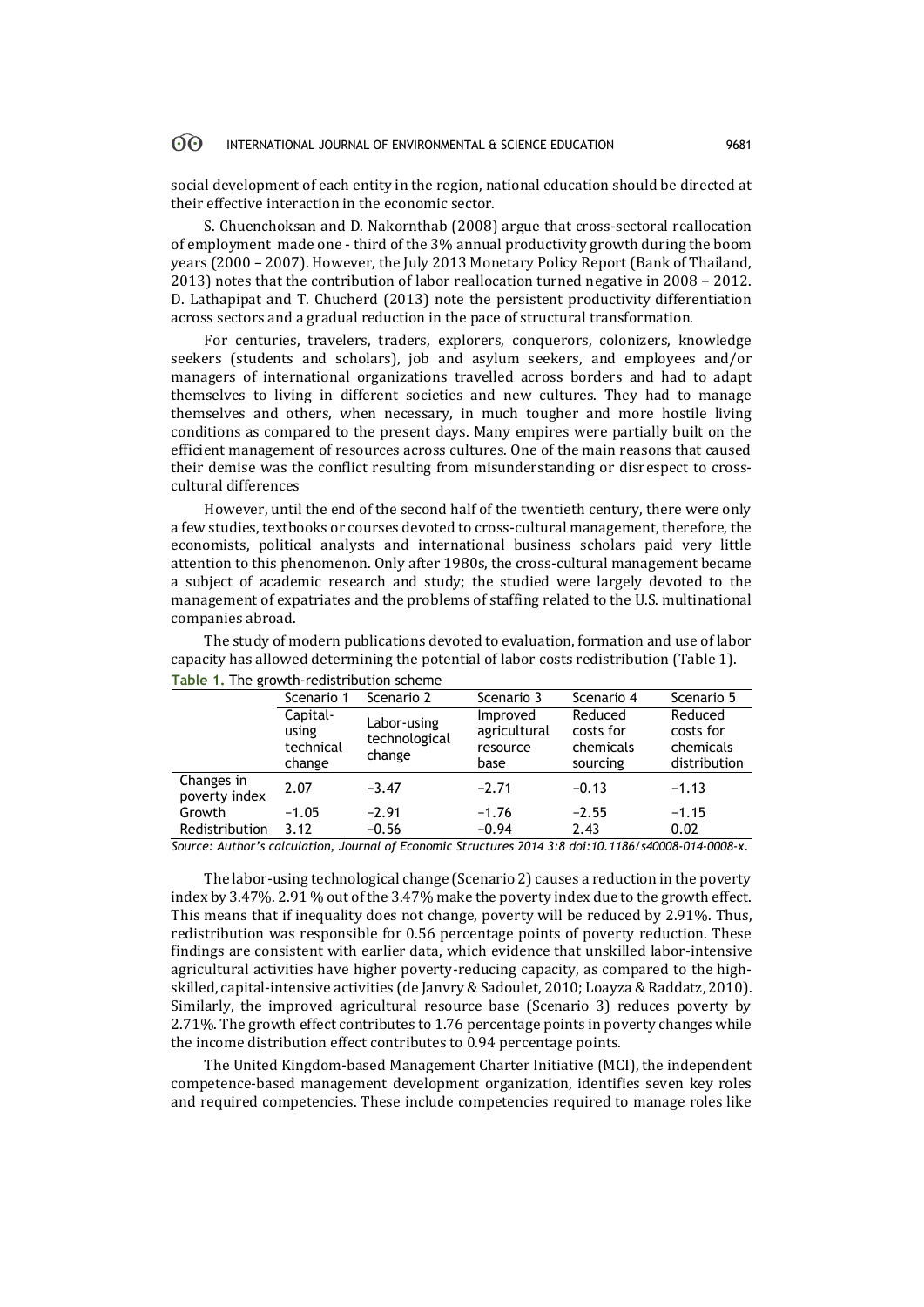managing activities, managing resources, managing people, managing information, managing energy, managing quality and managing projects (MCI Mangement Standards, April, 1997). Thus, it is possible to identify the main features of the term "potential", namely:

- Potential as a temporary response, which may vary over the life cycle,
- Potential as a defined set of resources, the use of which is possible only under relevant conditions
- The result of using the potential of the company is to move in the direction of the intended target,
- The purpose of capacity building is to find ways for sustainable enterprise development with preservation of purposeful movement.

### **Aim of the Study**

To investigate the ways of improving labor in agriculture.

### **Research questions**

What affects labor effectiveness in agriculture?

### **Method**

The suggested methodological approach to evaluating the agricultural potential implies classification of the objective factors reflecting the degree of harnessing the potential of each of the selected sub-systems: natural, technological, technical, organizational, socio-economic and financial. During the development of a system of indicators to assess the level of capacity utilization, the author used the following principles, which correspond to the purpose of the study and the nature of the object:

- Causality, i.e. the presence of a distinct link between the factor and potential;
- Independence of existence, in other words, objectivity;
- Proportionality of influence, which implies direct linear relationship between the factors and potential;
- The use of directly measurable data, which gives the possibility to provide the mathematical expression of factors and the availability of information;
- Depletion, is the finite quotient;
- The absence of multi-co linearity between the factors.

The general views of domestic and foreign scholars on the theoretical principles that characterize business functioning under present conditions, led to the systematic approach, which became the methodological basis of this study; that is, the need to study such a complex and multifaceted object as the agricultural industry enterprise, along with its internal and external relationships and interdependence.

### **Data, Analysis and Results**

The strong interdependence of the working hours, wages and productivity is a good example, and as it was previously discussed, interventions made with a view to jointly tackle wages and working hours have also been successful at generating significant commercial gains at the firm level. Secondly, addressing several working conditions together may help balance out the negative commercial impacts of costly improvements in individual labor conditions (e.g., child labor interventions). Moreover, the benefits derived from related labor interventions may be mutually reinforcing, and hence yield greater overall benefit if tackled together-such as providing training on a range of complementary skill areas (Croucher et al., 2013).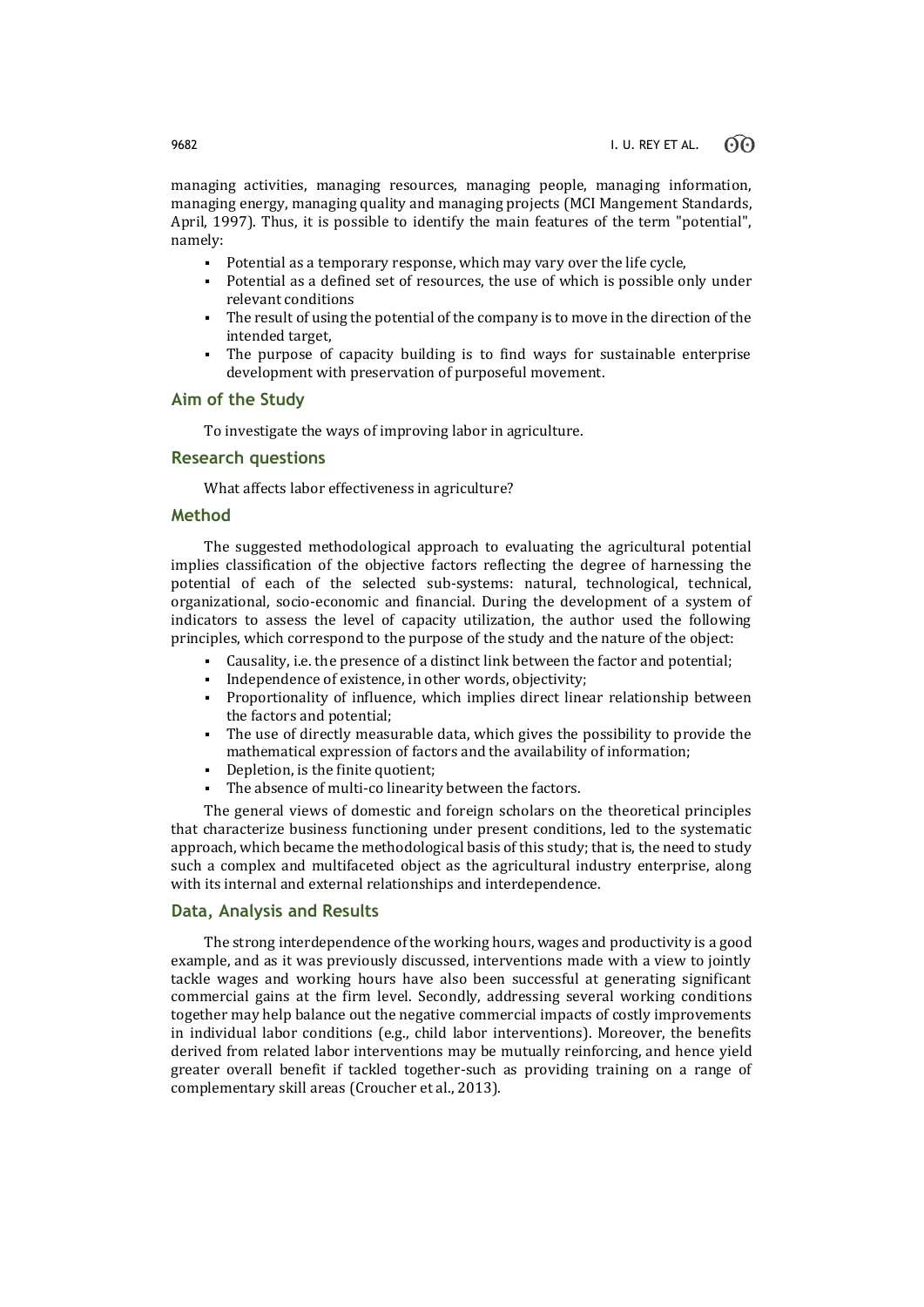In order to take advantage of the productivity gains through science and innovation, one needs to employ more highly skilled workers. Agricultural improvement, as shown by the present practices, is directly connected with technological and research advancements. Traditional sources of competitive advantages, such as financial and natural resources, technology and large-scale economies can be used to create value. However, the resource-based argument implies that these sources are increasingly accessible and easy to imitate. Thus they are less significant for competitive advantages especially in comparison to the complex social structure such as the employment system. In that case, human resource policies and practices may become an especially important source of sustained competitive advantage.

Finally, it should be also noted that for any given product, the relationship between improved working conditions and enterprise-level competitiveness depends significantly on the production stage involved. This is evident in the increasing segmentation of workforces in food and garment export supply chains, as previously explained in relation to job security. The "two tiers" of these workforces experience not only differences in job security but also substantial differences in wages and other working conditions (Barrientos & Visser, 2012).

State agricultural enterprises are permanently characterized by certain incoherence of their elements given the impact of many factors. In this regard, the author suggests taking a detailed look at the factors affecting the object. Both the internal and external factors acting on mega-, meso- and micro levels are presented in Table 1, upon the standard classification matrix. The mismatch of enterprise subsystems, given the impact of these factors requires relevant measurement, assessment and management. The study of modern publications devoted to the evaluation, formation and use of agricultural development gave the possibility to determine their potential with regard to the space-time intervals, which indicates the availability of certain conditions for the full utilization of available resources in obtaining the desired results.

Keeping in mind the impact of the mentioned factors, it becomes clear that capacity is a limited characteristic of agricultural enterprises; this means the possibility to quantitatively measure and assess the opportunities. In other words, the condition of the enterprise at every stage of its life cycle is determined by inherent characteristics, which present the strictly fixed quantitative parameters.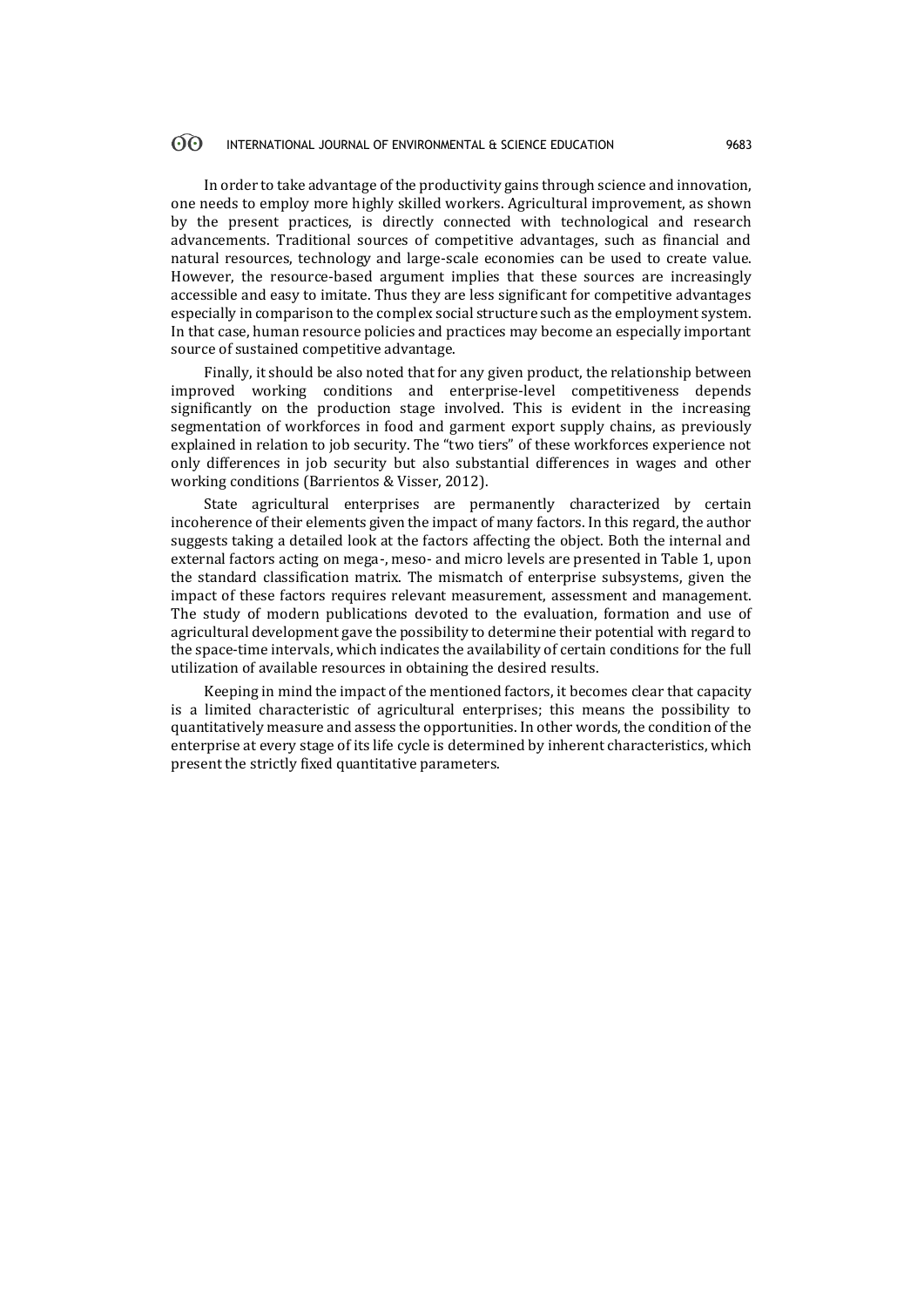|                        |                                                                                             | <b>External</b>                                                                                          |                                                                                                                          | <b>Internal</b>                                                                                                                                                                         |                                                                                 |                                                                                            |
|------------------------|---------------------------------------------------------------------------------------------|----------------------------------------------------------------------------------------------------------|--------------------------------------------------------------------------------------------------------------------------|-----------------------------------------------------------------------------------------------------------------------------------------------------------------------------------------|---------------------------------------------------------------------------------|--------------------------------------------------------------------------------------------|
|                        | Mega level Meso level<br>(state)                                                            | (region)                                                                                                 | Micro level<br>(industry)                                                                                                | Mega level<br>(company)                                                                                                                                                                 | Meso level<br>(division)                                                        | Micro level<br>(separate<br>brigade)                                                       |
| <b>Natural</b>         | Climatic<br>conditions,<br>geo-graphical<br>location                                        | Climatic<br>conditions, geo-<br>graphical location, pasture quality<br>natural resources                 | Land<br>exploration,<br>characteristics                                                                                  | Balancing the<br>conditions, land<br>preparation                                                                                                                                        | Land and<br>grassland<br>bonitation                                             | Fertility,<br>water cut                                                                    |
| Technological          | The STP level,<br>governmental<br>policy in the<br>field of<br>innovation and<br>investment | Innovation,<br>regional and<br>sectoral<br>environmental<br>infrastructure                               | Level of<br>specialization,<br>cooperation,<br>concentration<br>of agricultural<br>production                            | The system of<br>plowing and<br>sowing, the level<br>of their<br>combining                                                                                                              | The structure<br>of the process                                                 | The<br>complexity of<br>the process                                                        |
| <b>Technical</b>       | <b>STP</b><br>development<br>level                                                          | Production<br>standards                                                                                  | Technical<br>condition of the<br>equipment, the<br>degree of<br>mechanization<br>and automation<br>of basic<br>processes | Production<br>machinery and<br>equipment                                                                                                                                                | Technical<br>condition of<br>the<br>equipment,<br>the level of<br>mechanization | Technical<br>condition of<br>the<br>equipment,<br>advanced<br>technology<br>and innovation |
| Organizational         | Company<br>regulations                                                                      | Labor legislation                                                                                        | State regulation<br>and<br>organization<br>of production,<br>labor and wages                                             | Scientific<br>organization of<br>labor, rational<br>organization of<br>production<br>processes                                                                                          | Labor<br>organization<br>and the<br>division of<br>labor                        | Equipment,<br>jobs facilities,<br>labor<br>determination<br>and<br>specialization          |
| Social and<br>economic | Demographic<br>structure, the<br>real income of<br>the population                           | The<br>unemployment<br>rate, level of<br>education, the<br>quality of life of<br>the rural<br>population | Working<br>conditions,<br>safety,<br>production,<br>operation                                                            | Forms and<br>systems of<br>remuneration,<br>motivation,<br>labor, social<br>welfare workers                                                                                             | Oualification<br>level, work<br>stability                                       | Labor<br>discipline,<br>psychological<br>climate                                           |
| <b>Financial</b>       | Monetary and<br>fiscal policy,<br>public pricing                                            | Investment<br>climate in the<br>region, the<br>regional tax policy                                       | Pricing,<br>lending, leasing<br>development                                                                              | Policies aimed at financial resources attraction,<br>income formation and distribution, pricing<br>strategy, individual payment behavior, reserve<br>and investment policy development. |                                                                                 |                                                                                            |

**Table 2.** Potential factors affecting the level of capacity utilization

Furthermore, the impact of "distance" from the major urban centers, which are usually centers of production or technology and knowledge management, is significant for productivity growth, since it affects the flow of information and the spatial diffusion of progress, and even the adoption of any innovation by relevant businesses (Polyzos, 2003).

Urban centers are the recipients of agricultural products and therefore affect crop type and intensity. In general, agricultural areas situated near large cities are more intensively cultivated, since their proximity to the marketplace ensures a demand for the agricultural products produced, which constitutes one of the main points of the von Thunen theory (Labrianidis, 2002).

Fortunately, the long-standing "job dementia" has started to abate in recent years due to mounting evidence that the challenges of rural poverty within agriculture-based economies are too complex to be addressed by narrow technocratic approaches. Instead, the key question is shifting: how can the ongoing processes of economic growth, structural transformation and the rising labor productivity be stimulated further and, more importantly, harnessed to create the labor-based pathways out of poverty.

If the state of the company changes, for whatever reason, then the quantitative parameters of this state change as well, that is, the level of capacity utilization is different.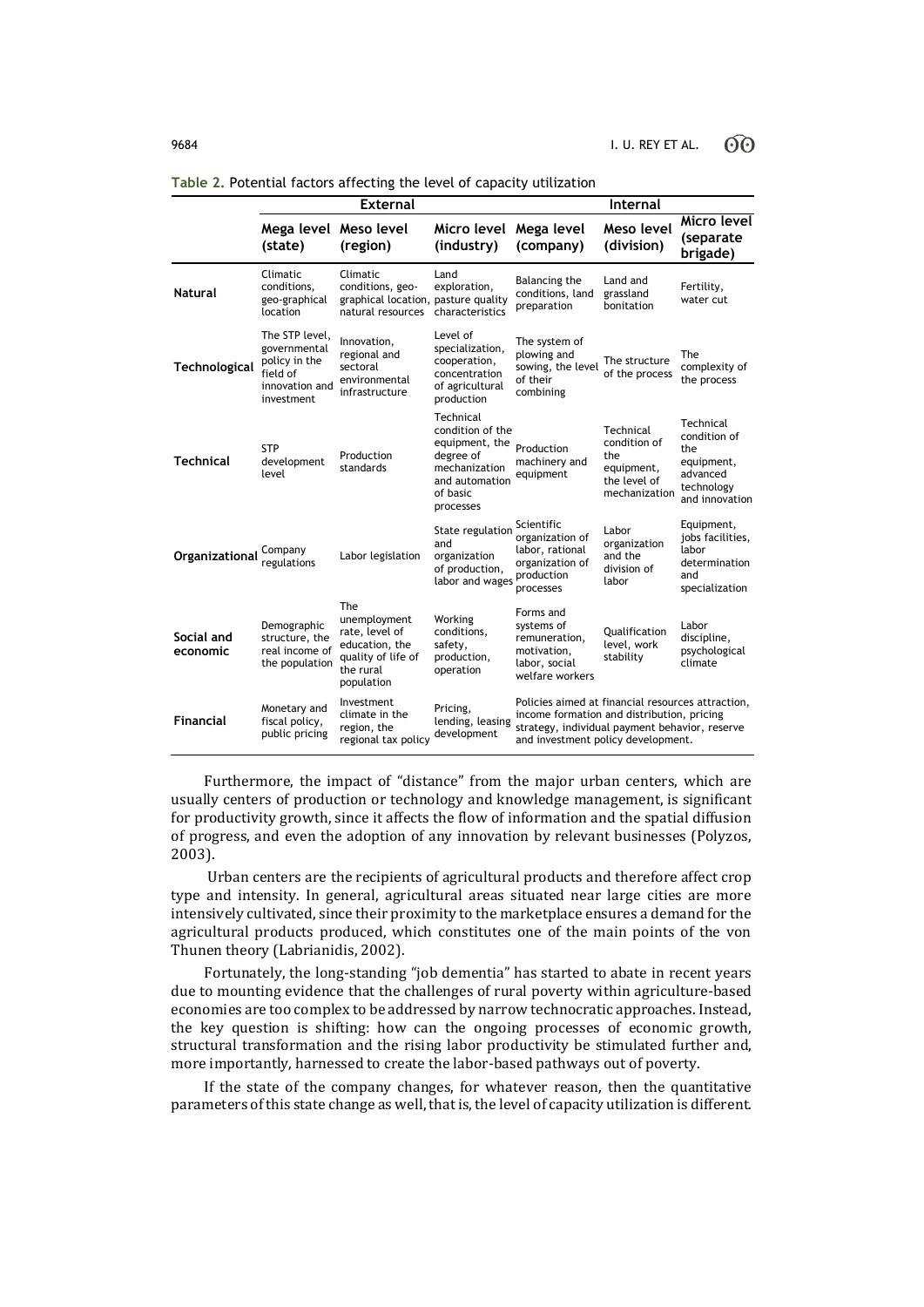Such a transition of the system from one state to another fits the logic of its evolution, when the internal and external perturbations do not exceed the "red line" range, which keeps the system safe and coherent. If the specified range is exceeded, the system becomes unstable, breaks, or the accumulation of quantitative changes leads to a completely different system. For example, diversification of production in significant quantities may cause changes in the company's profile, which may result in the emergence of another entity, having different purposes.

For P.M. Wright & G.C. McMahan (1992), SHRM refers to "the pattern of planned human resource deployments and activities intended to enable an organization to achieve its goals". To sum up, it appears that some of the frequently cited fundamental elements of SHRM in the literature are: SHRM practices are macro-oriented, proactive and long-term focused by nature; views human resources as assets or investments not expenses; implementation of SHRM practices bears linkage to organizational performance; and focusing on the alignment of human resources with firm strategy as a means of gaining competitive advantage (Nee & Khatri, 1999).

The functional structure of the aggregate rural enterprise capacity is determined by the structure of the production system and consists of two levels. The first level is presented by the production potential, reflecting the possibility of purposeful functioning of the agricultural enterprise, which includes the following:

- 1. Natural potential the availability and quality of natural resources as well as the conditions of their use.
- 2. Technological capacity the existing conditions and resources that allow the extraction of minerals from the subsoil with minimal losses and recycle them to the finished product stage. Technological capacity directly depends on the natural factors as the working technology is determined by geological conditions (availability of minerals).
- 3. Technical potential the technical security of the production process, which implies the use of advanced means of labor, comprehensive mechanization and automation of production, the introduction of new and modernization of the existing equipment.
- 4. Organizational potential the presence of spatial, temporary conditions to provide interaction of the production process elements. This potential depends largely on the parameters and the level of natural, technological and technical capacities of the enterprise.
- 5. Social and economic potential of a rural enterprise the social and economic conditions related to obtaining maximum benefit from the use of natural, human, material and information resources. The enterprise also feels the impact of many other potential factors –the internal, certain industrial, organizational, technological, By and large, the external factors are the most substantial demographic structure, unemployment, working conditions, etc.

The second level is presented by the financial potential, i.e., the availability of financial resources for the rural enterprises to invest in the ongoing activities and future development, which could enhance the productive capacity of the enterprise. Financial capacity of the rural enterprise is defined as the proportion between the enterprise funds and the external impact, determined by the national, regional and global economic policy, public policy, pricing and lending, regional investment climate, direct state regulations and the rural sector development.

The lowest level of using this potential corresponds to the development phase of the enterprise. During this period, it has the largest amount of resources and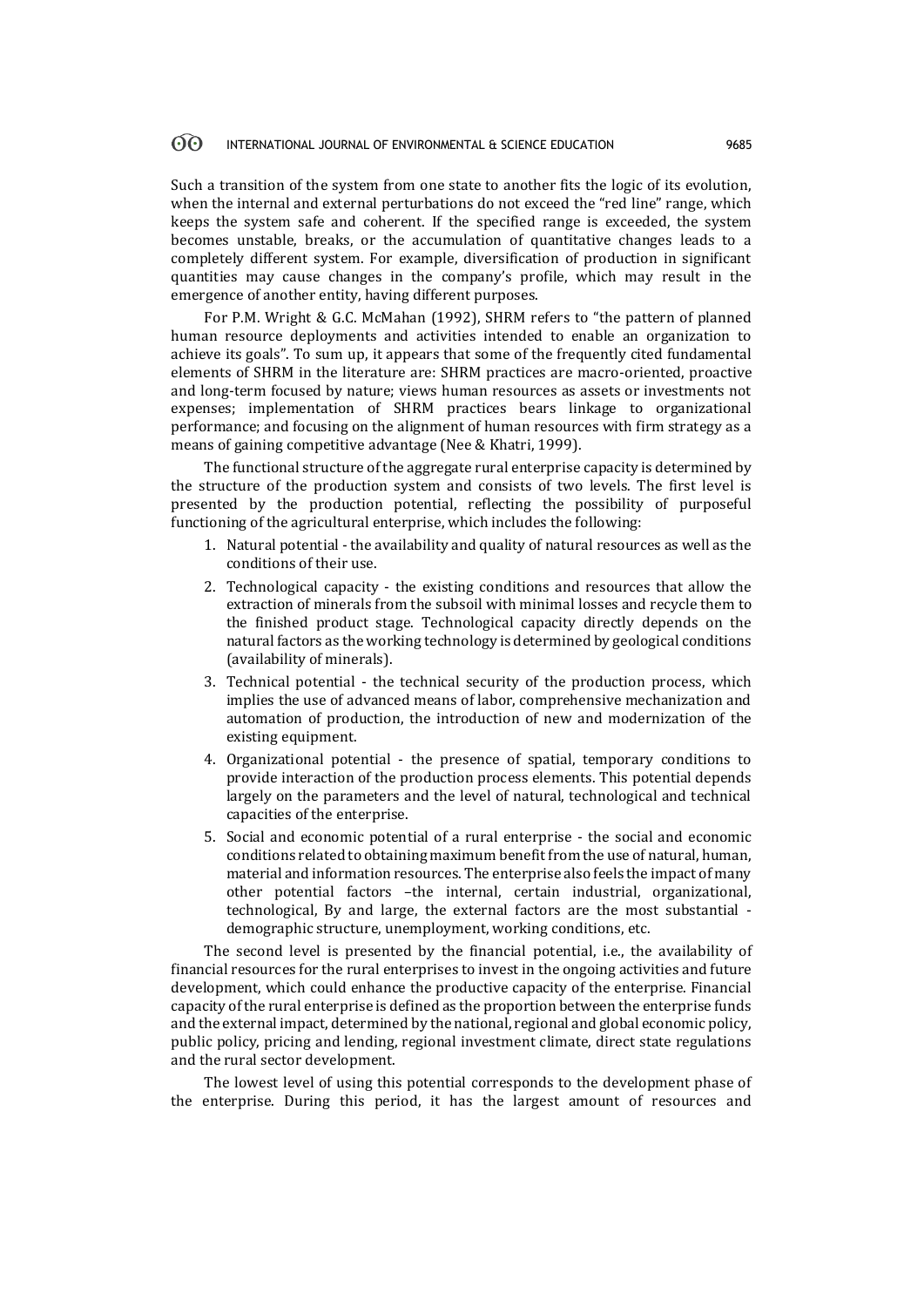opportunities, which are exhausted by the beginning of the decay phase. The rural enterprise potential reaches its maximum at a certain operational stage, when the economic growth effect of the system is slowed down due to exhaustion of reserves. At this point, the capacity utilization level is close to its maximum value. Further operation of the system can be carried out within the framework of sustainable growth before moving into the decline phase. The control action in this case is reduced to the rapid elimination of mismatches in the system and maintaining the use of the potential at the highest possible level.

Since the increase of the life cycle duration in agriculture is not possible, the only way to improve the overall economic performance is to implement qualitative changes in one or more subsystems of the enterprise, without changing the set objectives and programs. This should result in the increase of the total capacity of the enterprise. In addition, there is a time discrepancy at a higher total capacity, which recovery is accompanied by the intensive use of economic benefits. One should keep in mind that the implementation of quality changes should begin even before the complete exhaustion of the relevant potential, in other words, to provide the continuity of the production process.

At the same time, the external environment could also become the source of perturbation, which resulted in the industrial potential increase, i.e. the reserves for increasing the enterprise capacity. This source is a typical scientific and technical progress, the latest developments in the field of labor and wages, institutional changes in the economy, market changes.

Thus, the Kazakh industry produces almost nothing; practically everything is sold as raw materials. The only solution is to establish agricultural production, with regard to the Kazakh territory and climate, which will give the possibility to cultivate crop and breed livestock. Kazakhstan should restore the selection activities, create breeding farms, strengthen the food base, and build a plant for the production of food for animals. If nature resource potential is not a deterrent, the Kazakh government should initiate qualitative changes in the agricultural industry system, bringing it to the new level of sustainable development. The author considers it possible that two sources of increased capacity be distinguished: changes in external and internal conditions of the system and the quantitative and qualitative change in the structure of resources.

Such a formulation of the concept of sustainable growth leads to the realization that growth has its limits. The company has reserves of steady growth, however not all of its subsystems reached the final level of consistency. Having exhausted the possibilities (reserves) for sustainable growth, the company stops growing, thus reaching maximum efficiency. Given this state, the company can exist as long as it is desired; its operation is not accompanied by further increase in efficiency, which supports the process of regulation.

The state employment policy is a part of the socio-economic policy, aimed at resolving the problems of unemployment in the economy by increasing the effectiveness of employment programs, the development of social partnership, promoting mobility of the economically active population and increasing labor market flexibility.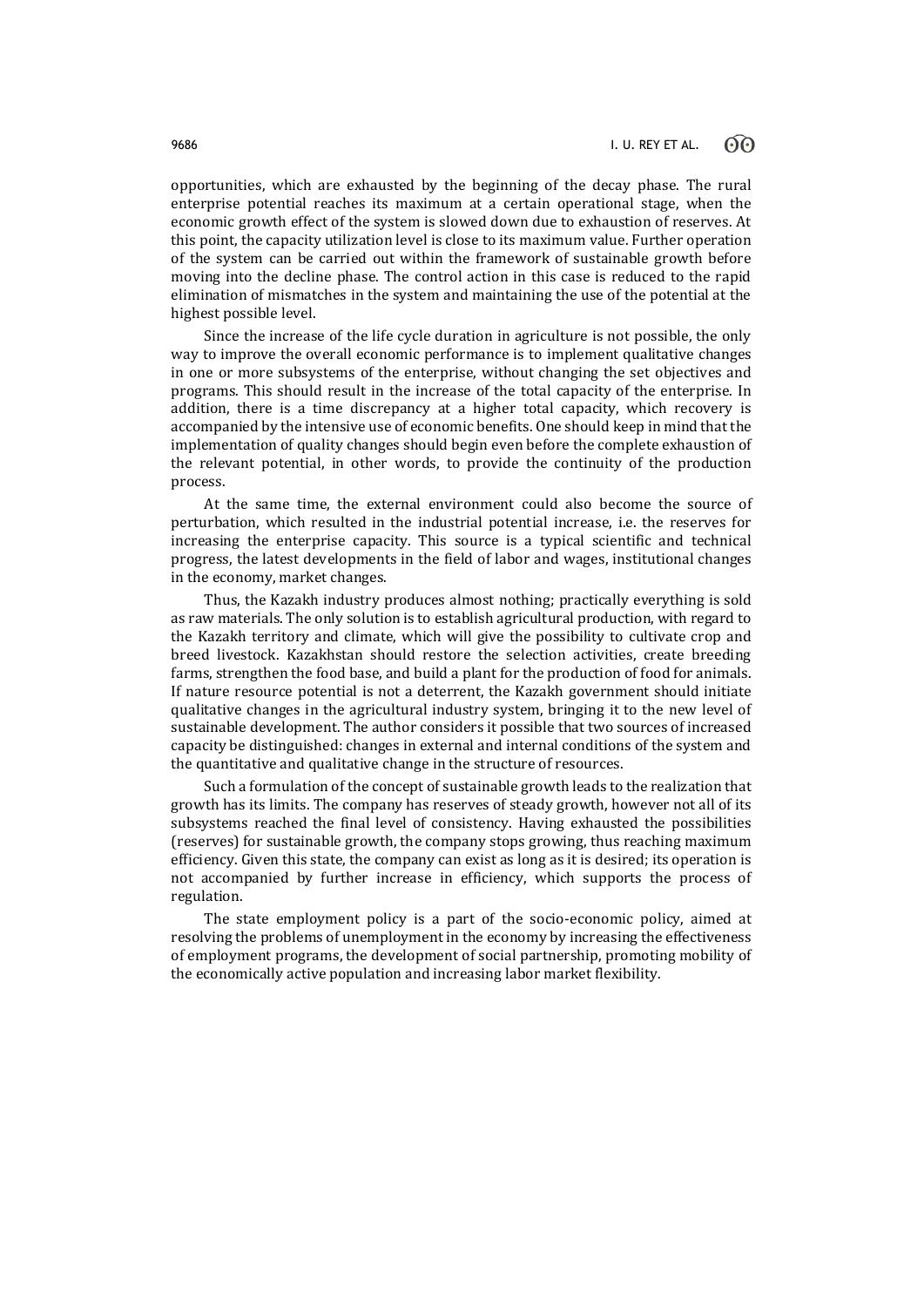The main factor that determines human resource efficiency is the seasonality of agricultural labor. It is caused by the seasonality of production and mismatch between the production period and the working period. Annual seasonality reduction and raising the effectiveness of the labor resource utilization can be achieved through improvement of industrial structure, keeping in mind regional and industrial conditions, development of auxiliary industrial production and fisheries; improvement of economic incentives for employees and business development in rural areas (Figure 1).



Figure 1. The interaction of factors of production, income generation and cost recovery in the market economy at the micro level.

The main directions of the state employment policy include:

- labor mobility increase and protection of the national labor market;
- providing equal opportunities for citizens regarding free choice of employment and labor market;
- providing decent living conditions and free development for individuals;
- promoting employment and entrepreneurial initiative of citizens;
- social protection in the field of employment;
- prevention and reduction of mass long-term unemployment;
- encourage employers to keep the existing and to create new jobs;
- combined independence at the state and local levels with a view to promote employment;
- regulation of growth and income distribution, prevention of inflation;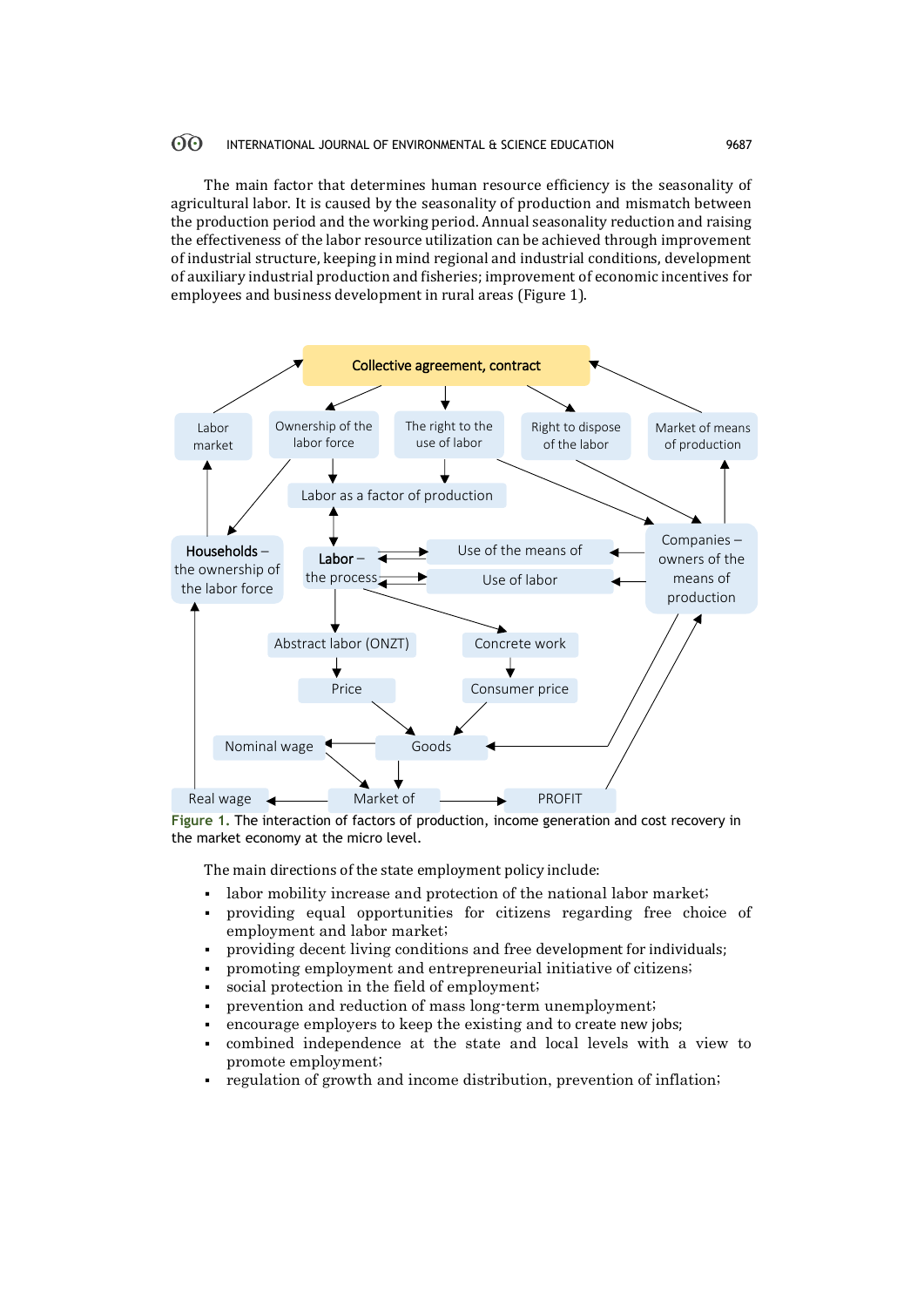- development and implementation of measures to provide employment and control over this process;
- employment in the areas inhabited by indigenous peoples, with due regard to their national and cultural traditions;
- international cooperation in solving the unemployment problems.

Personnel's training is an important component of the active state employment policy, along with social support for people who lost their jobs. Many training activities improve the professional quality of employees; enhance competitiveness of the nonworking population through providing new skills and retraining, depending on the labor market situation.

## **Discussion and Conclusion**

Rural businesses pursue the survival policy in market conditions, using the extensive way of development. Most of the analyzed companies are characterized by the pre-crisis financial condition, which is displayed by the increasing dependence on the borrowed sources of financial instability and insolvency, which has adverse impact on capitalization of profits; and this hinders the development of such enterprises. The general trend shows the backward technical potential associated with high depreciation of fixed assets. At the same time, there is considerable potential for increasing capacity on the basis of its strategic management.

The British example showed that during the industrialization progress the proportional contribution of manufacturing increased rapidly while that of agriculture fell. Then, the proportional contribution of manufacturing grew less rapidly, while that of agriculture continued to decline, and the proportion arising from commerce, services, the professions, etc., rose. British income estimates (Deane & Cole, 1962), for example, show that about 45% of income was generated from agriculture in 1770, while 32% was derived from agriculture, forestry, and fishing in 1801; the rate then fell to about 18% by 1861, just over 6% in 1901, and only about 4% in 1961. At first, the proportion of income derived from industrial pursuits (unhappily, mining and building are included into the estimate for manufacturing) rose strongly, from 23% of the total in 1801 to 36% fifty years later. In the next fifty years, the proportion grew slowly, from 40% in 1901 to 45% by 1961.

In Britain in 1801, 35.9% of the labor force was in agriculture and 29.7% was in manufacturing and mining, leaving 34.4% in all other occupations. The industrial sector more or less stabilized at 46.3% of the labor force as early as in 1901, but with agriculture still declining proportionately and employing only 8.7% of the labor force, some 45% of the labor force was "released" from direct production of goods and food. In 1951, with industry employing 49.1% of the labor force and agriculture a mere 5%. Thus 45.9% of the labor force was released for services, professions, etc.

This particular structural transformation was much more pronounced in the history of industrialization in the United States. There, both agriculture and manufacturing experienced higher person-hour productivity than in Britain, along with easier access to general education (elementary and secondary), a more pronounced movement away from the direct output of goods and food was experienced than in Britain. However, this movement was more dramatic than in Britain because the industrial revolution found the United States more agricultural in terms of labor distribution than Britain was, where a considerable movement into skilled trades, hand manufacturing, and so forth had taken place before the inventions of the classical industrial revolution appeared. In 1820, when 71.8% of American "gainful workers" were employed in agriculture and 12.2% in "manufacturing and trades," a mere 16% did not produce either food or goods.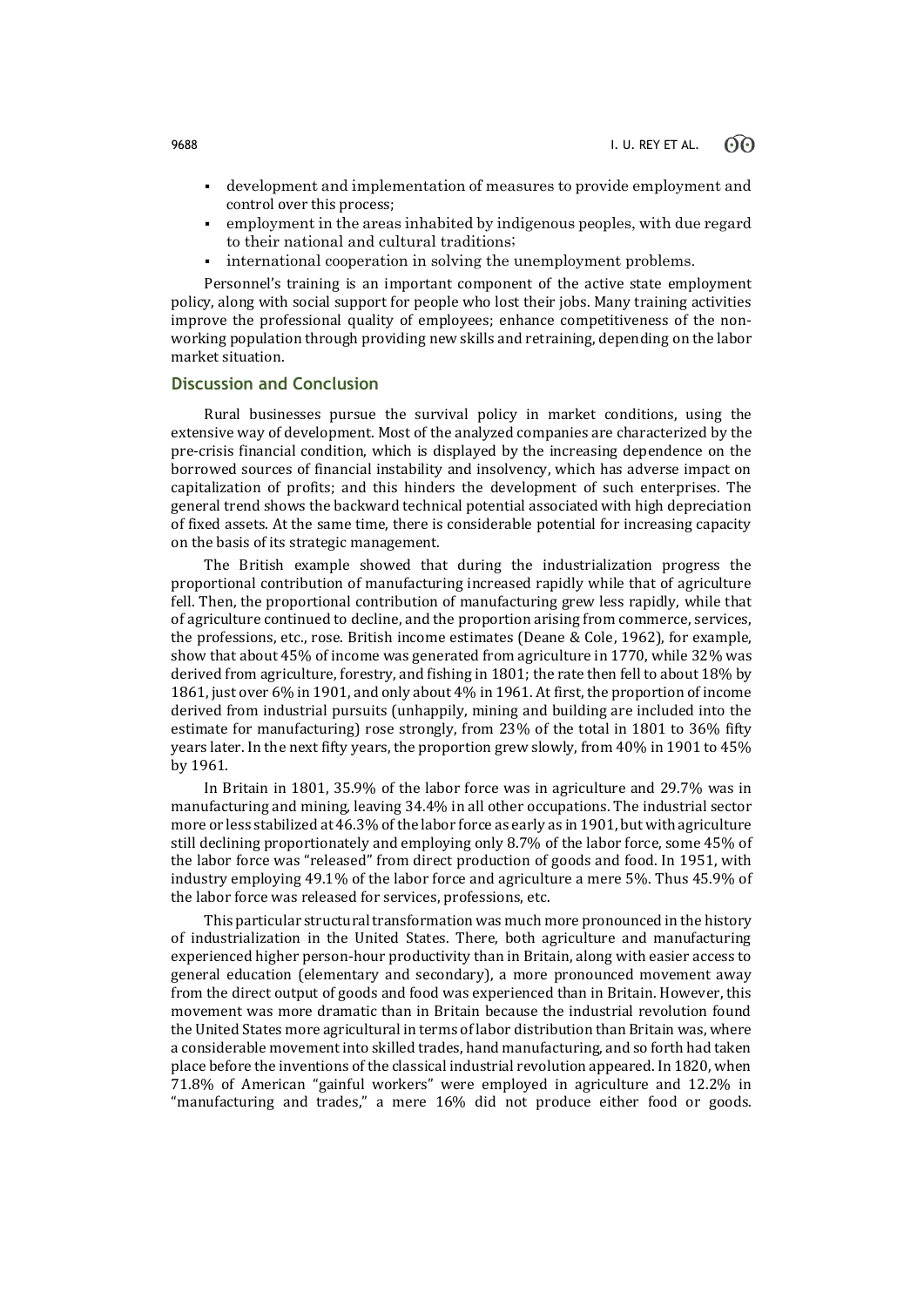Agriculture then declined in importance as an employer while the industrial sector expanded. By 1900, 36.8% of gainful workers were in agriculture, 21.8% were in industry, and 41.4% had been freed from direct production for trades and services. By 1940, with 16.9% in agriculture and 22.4% in industry, 60.7% of the gainfully employed did not directly produce goods and food. In 1963, with 5.8% of the "civilian labor force" in agriculture and 28.4% in manufacturing, 65.8% of the labor force had been released for commerce, services, professions, etc.

Obviously, the productivity growth of agriculture and industry in the United States was very great, and one cannot foresee the limits of the labor release from direct production of food and goods. The "sophisticated" or tertiary use of labor resources seems to be characteristic of the industrial development era. The classical Marxist industrial "proletariat" does not grow apace with industrial development but, rather, its growth in proportion to total employment slows down.

As regards the role of education in the most productive nations the possibilities of continuous improvement of the labor force "quality" through education, thus creating ever more productive societies, are very great (Maizels, 1963; Vinichenko et al., 2016) and are apparently proceeding apace. Historical statistics on educational achievements in the United States (The U.S. Census Bureau, 1960) show a tremendous change in getting formal education by the labor force in the twentieth century. As late as in 1900, only 6.4% of American youths aged 17 had graduated from high school. By 1956, this number had reached the extraordinary level of 62.3%. In 1900, only 4% of American youths between the ages of 18 and 21 were enrolled in institutions of higher education; by 1956, the figure was 29.9%, and by 1964, the figure made approximately 33%. If the American society is prototypical as regards the future world industrial society, one of the industrialization results will be vast improvement of the labor force quality and, hence, of productive potential.

Kazakhstan needs to form a developed industrial infrastructure like in the United States to provide steady growth of agricultural production. The formation of the living conditions for workers of the agricultural enterprises is of particular importance. They consist of the work and leisure conditions, material incentives, infrastructure development, and rural social security. The experience of the administrative-command management system would be using the new market environment. The author considers this could increase the use of new productivity technologies, sharpening their cost and quality effectiveness through savvy platform design, and capitalizing on growth opportunities in a global market with varying regional needs based on market maturity.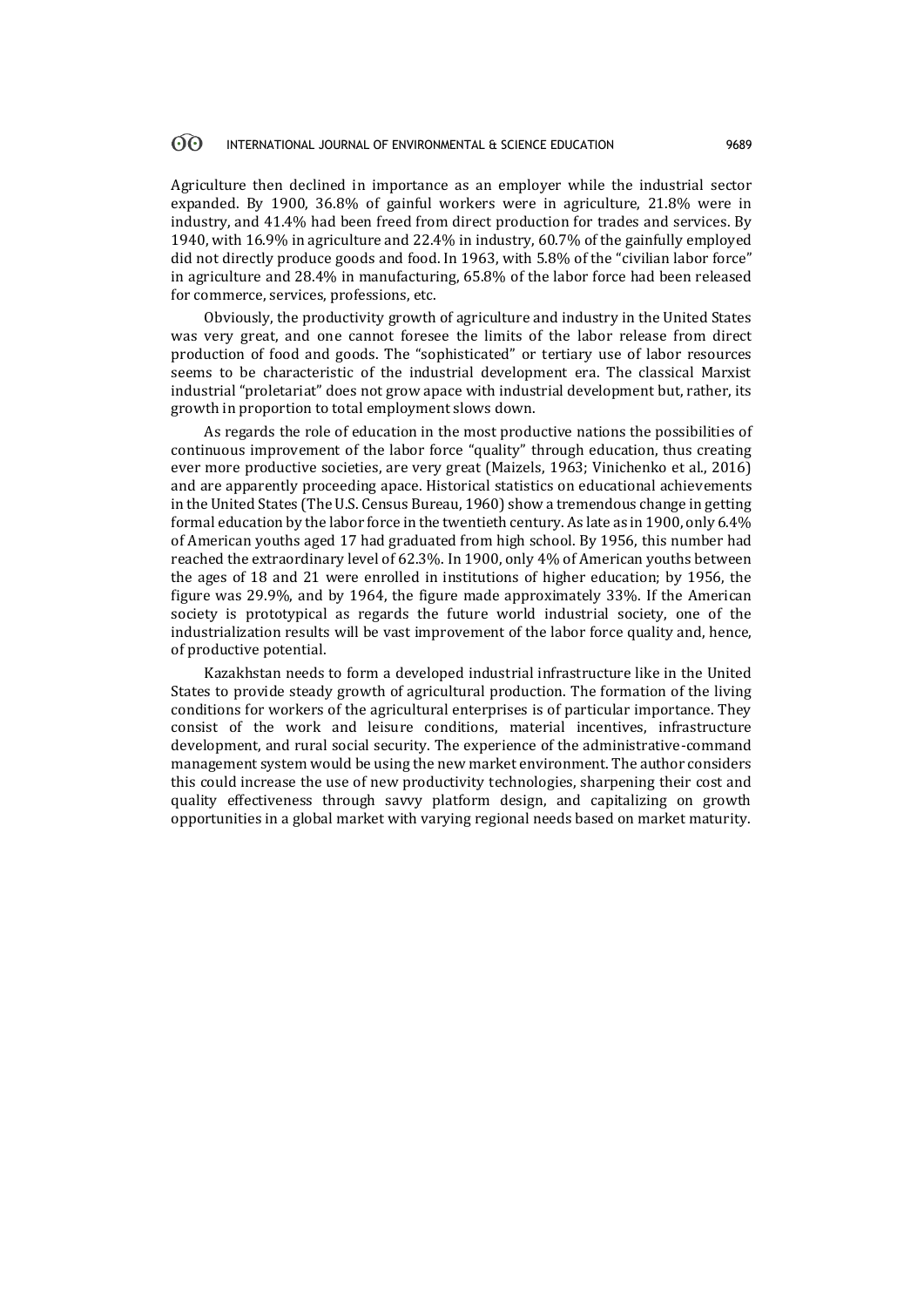### **Implications and Recommendations**

Stimulating the creation of new jobs and the promotion of self-employment (entrepreneurship, private entrepreneurship, and farming) should be funded from the state budget. Resources of the Employment Fund should be used for keeping the jobs, and retraining the unemployed individuals.

The growing companies need to organize courses for their future workers to promote their fast training and retraining within a short period. The "continuing education" should become the basic principle of learning, including learning through the labor exchanges. There is a need to create inter-republican school for retraining and advanced training of redundant workers and the unemployed persons based on the existing educational institutions. The labor exchange and the relevant bodies responsible for training with regard to the administrative - territorial divisions, based on the analysis and employment forecast, will determine the thematic focus of training, the list of educational institutions, as well as a set of training programs. Labor exchanges, focusing on the availability of training places may conclude agreements with the redundancies and organize training in their chosen profession.

The primary challenge is to amend labor legislation in order to increase mobility, reduce the hidden processes in the labor market, thus providing sustainable balance between the interests of employees, employers and the state.

Governmental programs aimed at employment promotion need to have due regard to the regional specificities of the labor market and to concentrate financial resources on employment in regions with high unemployment rate.

In order to increase the labor demand, the government should organize and supervise the implementation of new programs, aimed at the scientific rationale of economic efficiency, technology, production and processing of agricultural products.

### **Disclosure statement**

No potential conflict of interest was reported by the authors.

### **Notes on contributors**

**Inna U. Rеy** has Master of Degree, President of Sayat, Astana, Kazakhstan;

**Gulzada T. Shakulikova** hold a Doctor of Economy, Professor of Department of Economic, JSC Financial Academy, Astana, Kazakhstan;

**Gulnar A. Kozhakhmetova** PhD, Associate Professor of Department of Economic, L.N. Gumilyov Eurasian National University, Astana, Kazakhstan;

**Olga V. Lashkareva** PhD, Associate Professor of Department of Economic, L.N. Gumilyov Eurasian National University, Astana, Kazakhstan;

**Elena G. Bondarenko** has Master of Degree, President of Adams Group LLP, Astana, Kazakhstan;

**Botagoz B. Bermukhambetova** has Master of Degree, Research of Department of Economic, S. Seifullin Kazakh Agro Technical University, Astana, Kazakhstan;

**Zamzagul A. Baimagambetova** PhD, Associate Professor of Department of Economic, S. Seifullin Kazakh Agro Technical University, Astana, Kazakhstan;

**Mariyam T. Zhetessova** PhD, Associate Professor of Department of Economic, S. Seifullin Kazakh Agro Technical University, Astana, Kazakhstan;

**Kamar N. Beketova** PhD, Associate Professor of Department of Economic, Korkyt Ata Kyzylorda State University, Kyzylorda, Kazakhstan;